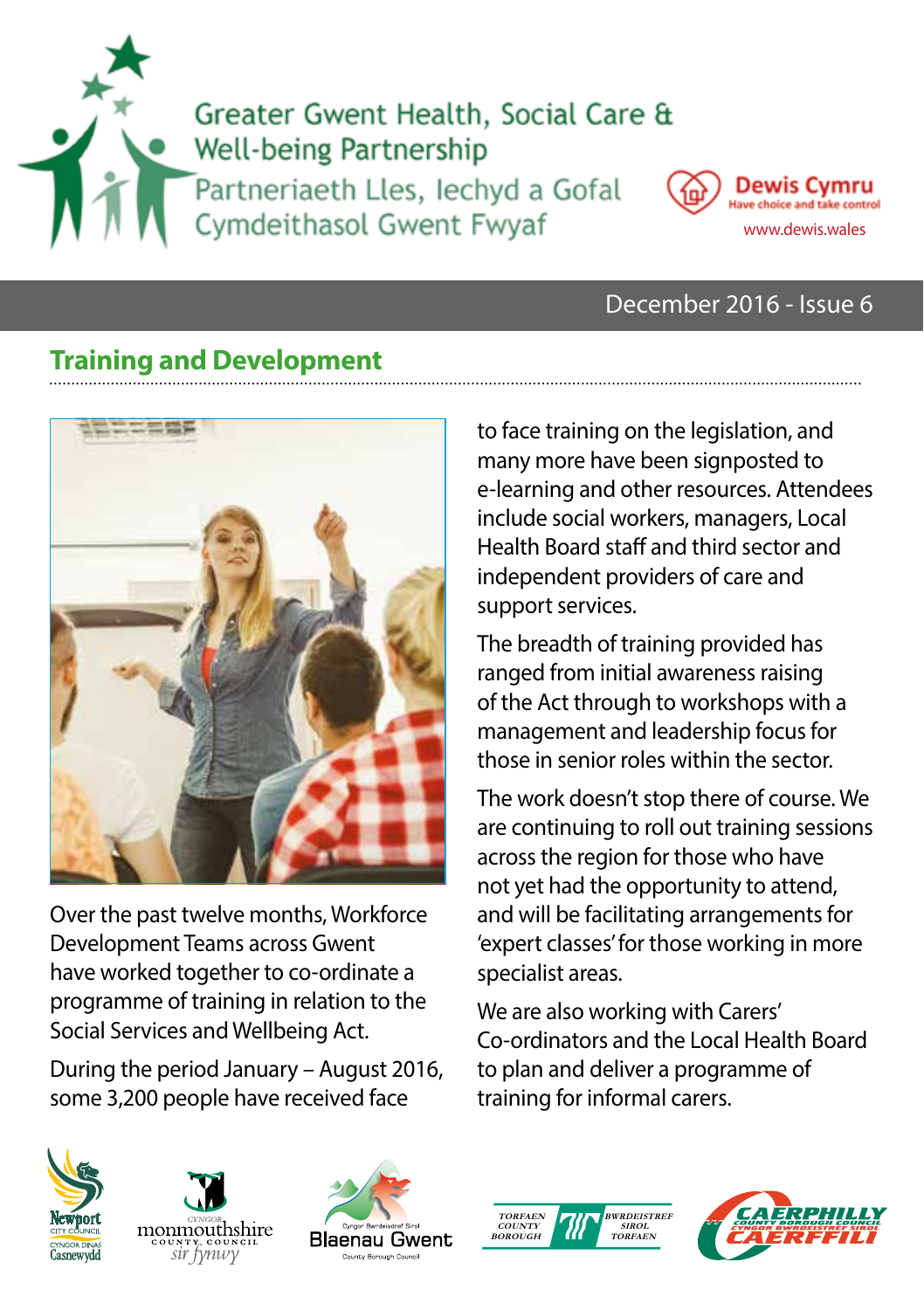# **'Train for Change'**



In conjunction with Social Care in Partnership South East Wales (SCiPSE), Workforce Development Teams are delivering a series of one day training sessions throughout the autumn which are designed to help managers understand and implement the Social Services and Well-being (Wales) Act 2014.

The 'Train for Change' sessions, developed by the Care Council for Wales, bring

together existing training modules on **introduction and general functions, assessing and meeting needs, safeguarding and culture change.** 

The sessions, specifically tailored for managers of care organisations in the independent and third sectors, offer more information on the implications and impact of the Act to help agencies plan and adapt their services for the future.

## **Other available resources**

The primary source of information and resources to help people better understand the Act, and what it means for them, is the Care Council's 'Getting in on the Act' Information and Learning Hub

http://www.ccwales.org.uk/getting-in-on-the-act-hub/

It has been designed to be a one-stop-shop for the wide range of resources that are being produced to support the introduction and implementation of the Act. It includes training materials in different formats to help social care professionals implement the legislation in their day-to-day work.

The Hub is updated constantly with new information and learning materials, so it is worthwhile checking regularly to see what's new.